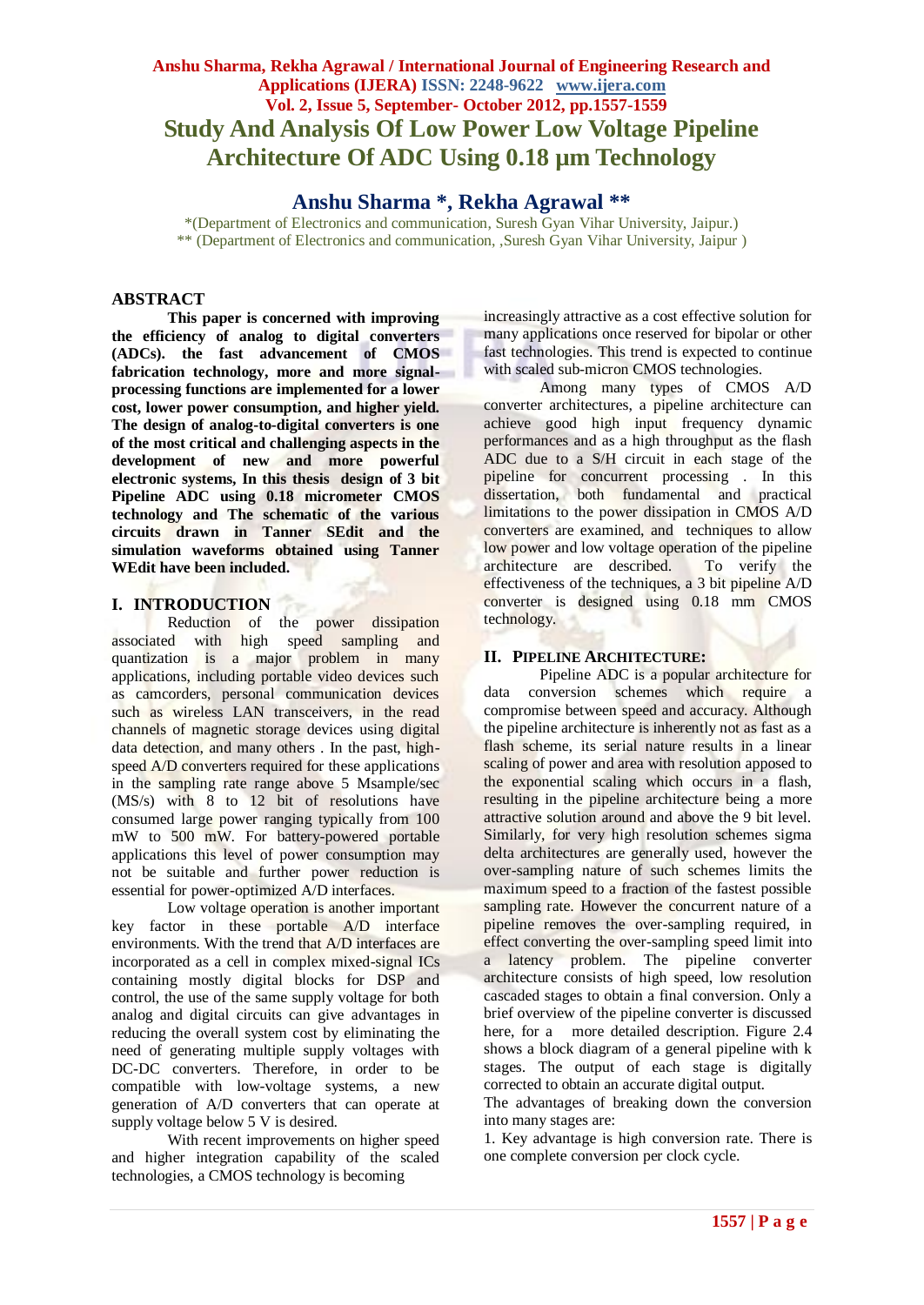# **Anshu Sharma, Rekha Agrawal / International Journal of Engineering Research and Applications (IJERA) ISSN: 2248-9622 www.ijera.com Vol. 2, Issue 5, September- October 2012, pp.1557-1559**

2. Overall chip size is reduced because the sample rate is not governed by the number of pipeline stages.



### **Figure 2.4 Block diagram of pipeline ADC**

3. If chip space is available additional stages can be added for increased resolution.

4. The major disadvantage of Pipeline architecture is an inherent sampling latency.

5. By combining the merits of the successive approximation and flash ADCs this type is fast, has a high resolution, and only requires die size.

#### **Disadvantage**

The disadvantage of adding the gain blocks is that they tend to be the dominant source of power dissipation in the ADC. Therefore, pipelined ADCs tend to dissipate more power than sub ranging ADCs. However, like the other sub ranging ADCs, pipelined ADCs can achieve high resolutions With relatively little hardware. Furthermore, mismatches can easily be eliminated as a limitation to resolution by self-calibration techniques.

III. EQUATIONS  
\nCALCULATION OF V<sub>IL</sub>  
\n
$$
V_{IL} = 2V_Y + V_{TO,P} - V_{DD} + \frac{K_R.V_{TO,n}}{1 + K_{RC}}
$$
\nALCULATION OF V<sub>IH</sub>  
\n
$$
V_{IH} = V_{DD} + V_{TO,P} + \frac{K_R(2V_Y + V_{TO,n})}{1 + K_R}
$$
\nCALCULATION OF V<sub>TH</sub>  
\n
$$
V_{TH} = V_{TO,n} + \frac{(V_{DD} + V_{TO,P})}{\sqrt{K_R(1 + \sqrt{1/K_R})}}
$$

#### **IV. RESULTS**

The simulations results of sine wave in 3 bit pipeline architecture of ADC with operating voltage 3V and sampling rate is 80 MHz and input frequency is 1MHz.



 **Time (ns)** Fig : Input voltage signal of 3 bit pipeline ADC.



Fig : Output voltage signal of 3 bit pipeline Fig: Waveform obtained after the transient analysis of 3 bit pipeline ADC.

The Figure shows the transient analysis of 3 bit pipeline ADC. Sine wave is the input pulse signal applied with amplitude 3V and the output taken is D0, D1, D2 as shown in Figure 4.5.when input is applied to the circuit then it sampled by sampling pulses where we want to out put. Then output is find across D0, D1, D2.First bit of the signal is find across D0, and second from D1, and third across D2 in a continue manner. For example if sampling pulses sample the signal at 2V then out from D0 is 0 and output from D1 is 1 and output from D2 is 0.Erroe in the wave form due to nonideal characteristics is the offset of the comparator. When the comparator computes the difference of between the two input signals, an internal offset voltage is added to this difference. Thus, when the two inputs are close together, the comparator may make a wrong decision.And due to KT/C noise in sample and hold circuit.

#### **V. CONCLUSION**

This thesis presents a detailed study of design analysis of the pipeline architecture of ADC with 3 bit of resolution and 80MS/s nominal conversion rate using 0.18µm CMOS technology.